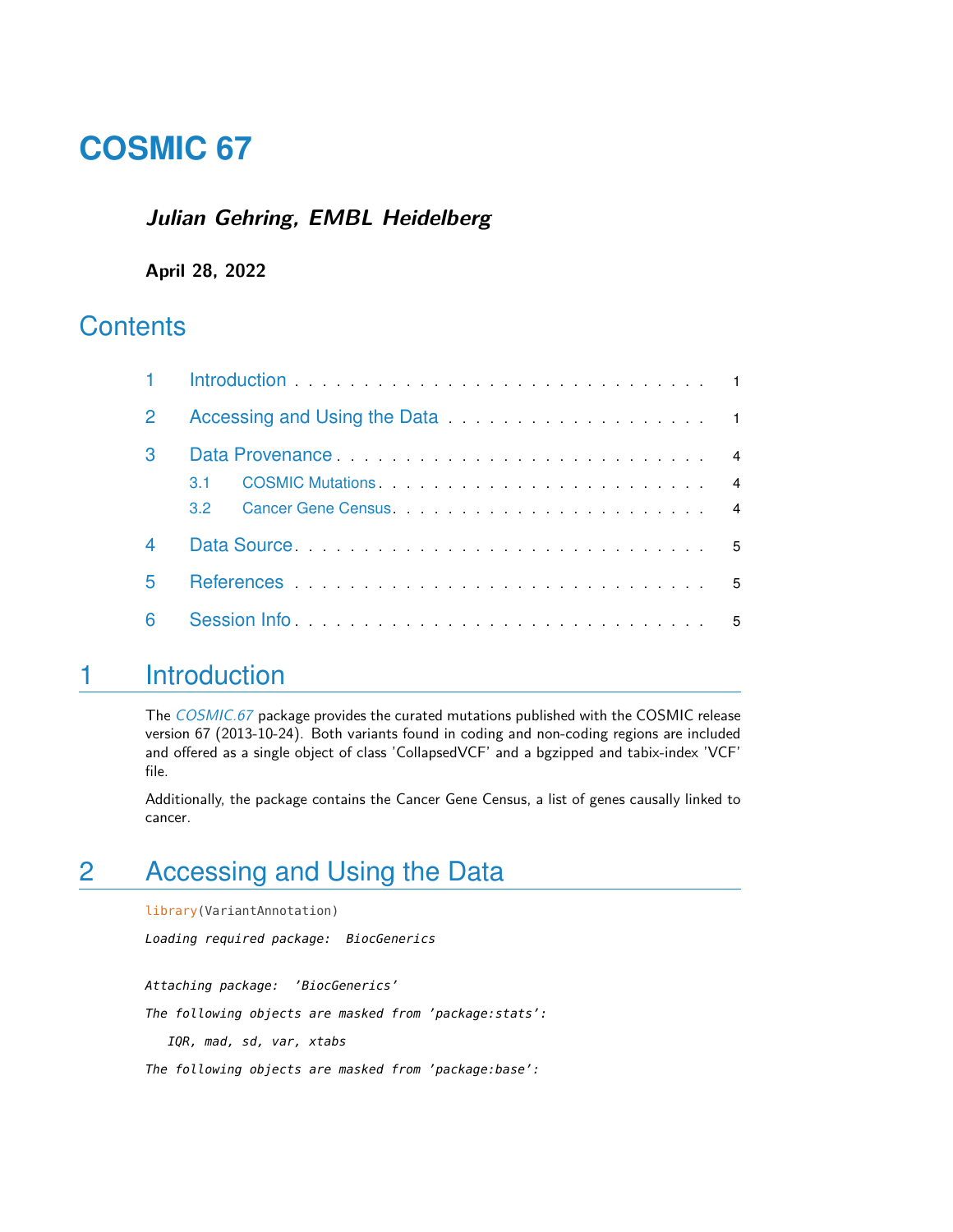Filter, Find, Map, Position, Reduce, anyDuplicated, append, as.data.frame, basename, cbind, colnames, dirname, do.call, duplicated, eval, evalq, get, grep, grepl, intersect, is.unsorted, lapply, mapply, match, mget, order, paste, pmax, pmax.int, pmin, pmin.int, rank, rbind, rownames, sapply, setdiff, sort, table, tapply, union, unique, unsplit, which.max, which.min

Loading required package: MatrixGenerics Loading required package: matrixStats

Attaching package: 'MatrixGenerics'

The following objects are masked from 'package:matrixStats':

colAlls, colAnyNAs, colAnys, colAvgsPerRowSet, colCollapse, colCounts, colCummaxs, colCummins, colCumprods, colCumsums, colDiffs, colIQRDiffs, colIQRs, colLogSumExps, colMadDiffs, colMads, colMaxs, colMeans2, colMedians, colMins, colOrderStats, colProds, colQuantiles, colRanges, colRanks, colSdDiffs, colSds, colSums2, colTabulates, colVarDiffs, colVars, colWeightedMads, colWeightedMeans, colWeightedMedians, colWeightedSds, colWeightedVars, rowAlls, rowAnyNAs, rowAnys, rowAvgsPerColSet, rowCollapse, rowCounts, rowCummaxs, rowCummins, rowCumprods, rowCumsums, rowDiffs, rowIQRDiffs, rowIQRs, rowLogSumExps, rowMadDiffs, rowMads, rowMaxs, rowMeans2, rowMedians, rowMins, rowOrderStats, rowProds, rowQuantiles, rowRanges, rowRanks, rowSdDiffs, rowSds, rowSums2, rowTabulates, rowVarDiffs, rowVars, rowWeightedMads, rowWeightedMeans, rowWeightedMedians, rowWeightedSds, rowWeightedVars

Loading required package: GenomeInfoDb Loading required package: S4Vectors Loading required package: stats4

Attaching package: 'S4Vectors'

The following objects are masked from 'package:base':

I, expand.grid, unname Loading required package: IRanges Loading required package: GenomicRanges Loading required package: SummarizedExperiment Loading required package: Biobase Welcome to Bioconductor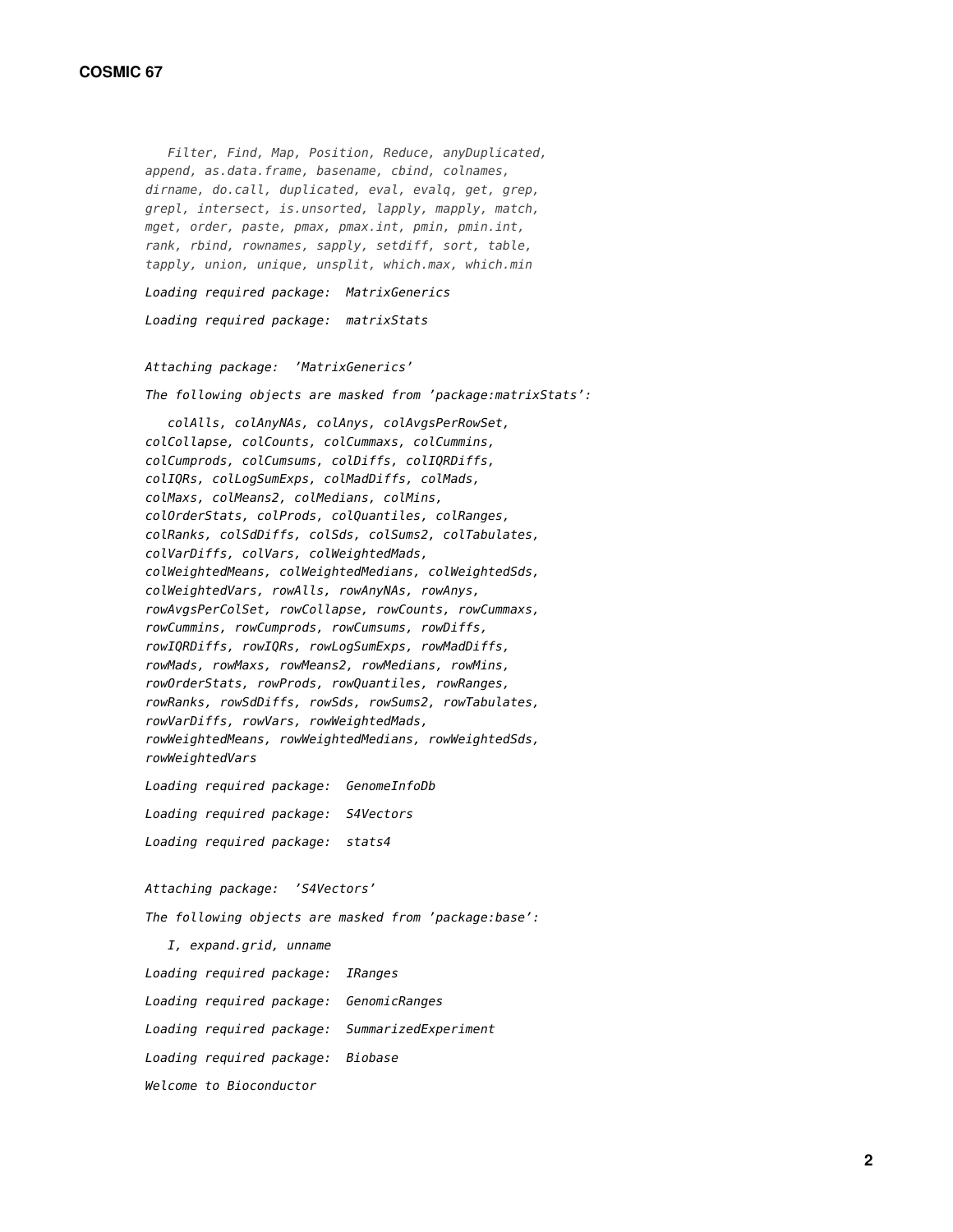#### **COSMIC 67**

```
Vignettes contain introductory material; view with
'browseVignettes()'. To cite Bioconductor, see
'citation("Biobase")', and for packages
'citation("pkgname")'.
Attaching package: 'Biobase'
The following object is masked from 'package:MatrixGenerics':
   rowMedians
The following objects are masked from 'package:matrixStats':
   anyMissing, rowMedians
Loading required package: Rsamtools
Loading required package: Biostrings
Loading required package: XVector
Attaching package: 'Biostrings'
The following object is masked from 'package:base':
   strsplit
Attaching package: 'VariantAnnotation'
The following object is masked from 'package:base':
   tabulate
library(GenomicRanges)
data(package = "COSMIC.67")data(cosmic_67, package = "COSMIC.67")
tp53_range = GRanges("17", IRanges(7565097, 7590856))
vcf_path = system.file("vcf", "cosmic_67.vcf.gz", package = "COSMIC.67")
cosmic_tp53 = readVcf(vcf_path, genome = "GRCh37", ScanVcfParam(which = tp53_range))
cosmic_tp53
class: CollapsedVCF
dim: 5892 0
rowRanges(vcf):
 GRanges with 5 metadata columns: paramRangeID, REF, ALT, QUAL, FILTER
info(vcf):
 DataFrame with 5 columns: GENE, STRAND, CDS, AA, CNT
info(header(vcf)):
         Number Type Description
   GENE 1 String Gene name
   STRAND 1 String Gene strand
   CDS 1 String CDS annotation
   AA 1 String Peptide annotation
```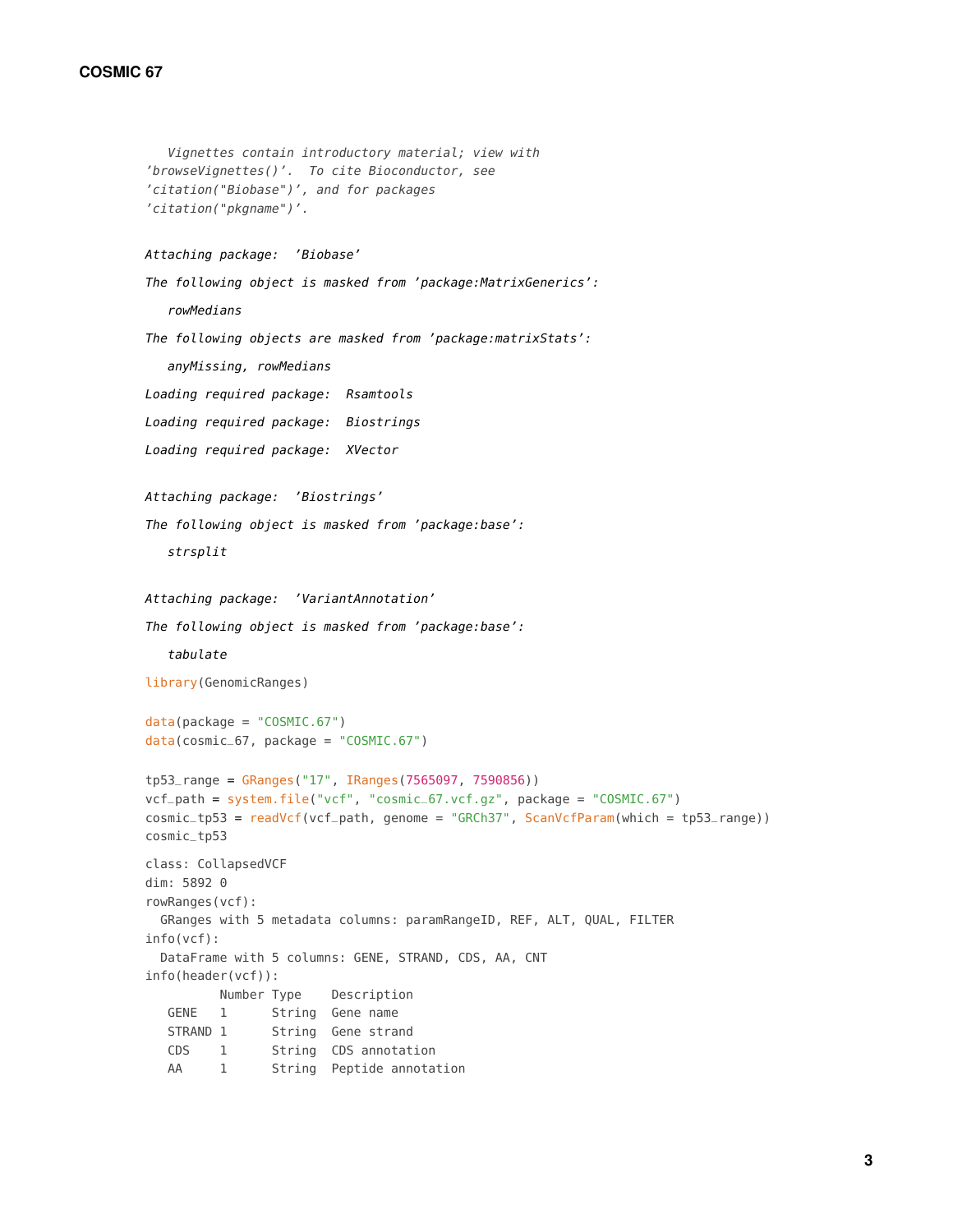```
CNT 1 Integer How many samples have this mutation
geno(vcf):
 List of length 0:
data(cgc_67, package = "COSMIC.67")
head(cgc_67)
 SYMBOL ENTREZID ENSEMBL
1 ABI1 10006 ENSG00000136754
2 ABL1 25 ENSG00000097007
3 ABL2 27 ENSG00000143322
4 ACSL3 2181 ENSG00000123983
5 CASC5 57082 ENSG00000137812
6 MLLT11 10962 ENSG00000213190
```
<span id="page-3-0"></span>For details on the collection and curation of the original data, please see the webpage of the COSMIC project: [http://cancer.sanger.ac.uk/cancergenome/projects/cosmic/.](http://cancer.sanger.ac.uk/cancergenome/projects/cosmic/)

# 3 Data Provenance

#### 3.1 COSMIC Mutations

<span id="page-3-1"></span>The following steps are performed for importing and processing of the VCF data:

- 1. Downloading of the VCF files 'CosmicCodingMuts\_v67\_20131024.vcf.gz' and 'Cosmic-NonCodingVariants\_v67\_20131024.vcf.gz' from 'ftp://ngs.sanger.ac.uk/production/cosmic/' to 'inst/raw/'.
- 2. Importing of both files to R using 'readVcf'.
- 3. Sorting of the seqlevels and adding 'seqinfo' data for the toplevel chromosomes of 'GRCh37'.
- 4. Merging of both objects, sorting according to genomic position.
- 5. Converting the object to class VariantAnnotation::VRanges.
- 6. Converting the 'character' columns to 'factors'.
- 7. Saving the merged object to 'data/cosmic\_v67\_vcf.rda'.
- <span id="page-3-2"></span>8. Exporting the merged object as a bgzipped and tabix-indexed 'VCF' to 'inst/vcf/cosmic\_v67.vcf.gz'.

#### 3.2 Cancer Gene Census

The following steps are performed for importing and processing of the Cancer Gene Census data:

- 1. Downloading of the 'cancer\_gene\_census.tsv' file from [ftp://ftp.sanger.ac.uk/pub/](ftp://ftp.sanger.ac.uk/pub/CGP/cosmic/data_export) [CGP/cosmic/data\\_export](ftp://ftp.sanger.ac.uk/pub/CGP/cosmic/data_export) to 'inst/raw'.
- 2. Import of the files as a data frame.
- 3. Annotation of the 'HGNC' and 'ENSEMBLID' identifiers, using the 'ENTREZ gene ID' as query with the 'org.Hs.eg.db' object.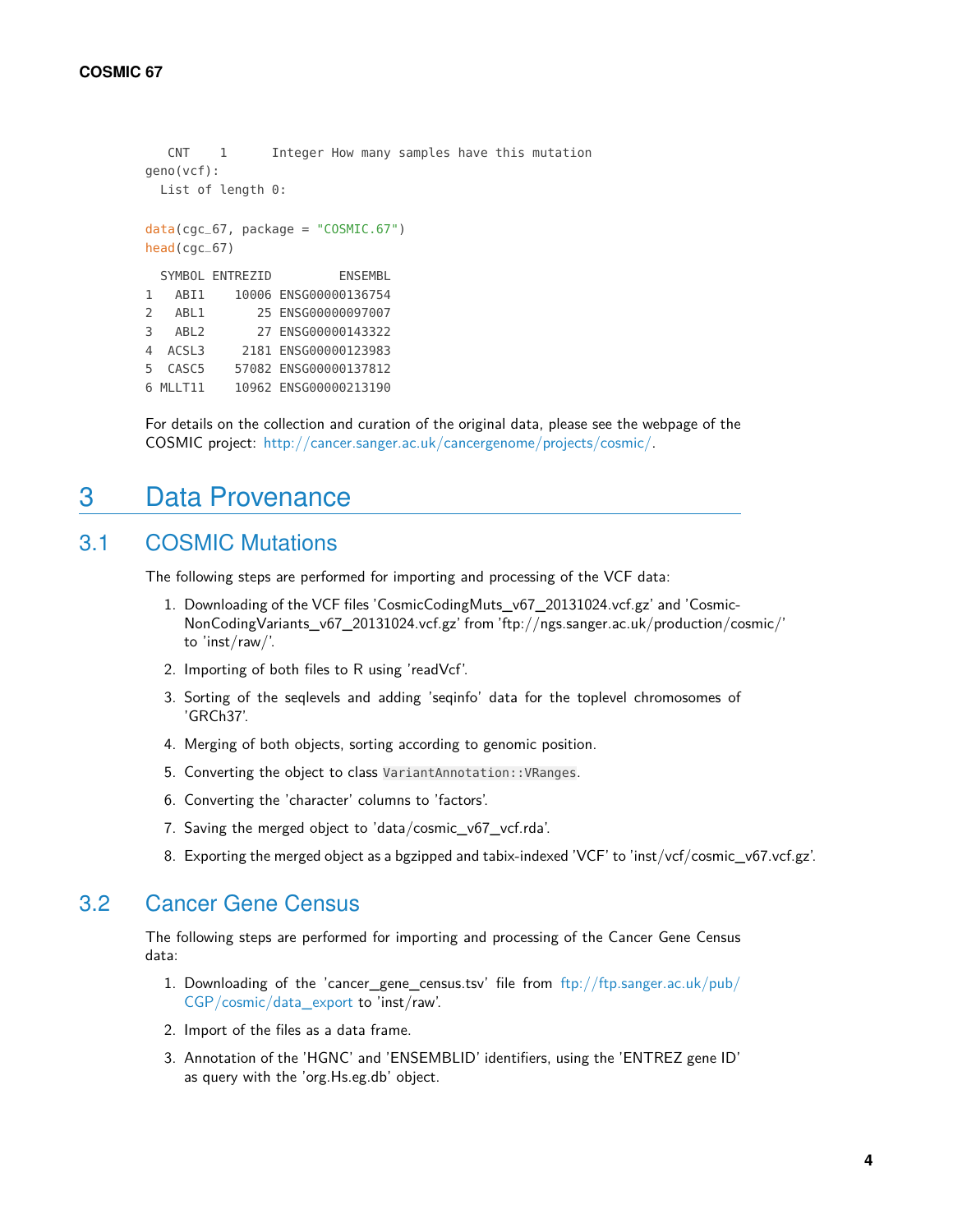<span id="page-4-0"></span>4. Saving the object to 'data/cgc\_67.rda'.

### 4 Data Source

The mutation data was obtained from the Sanger Institute Catalogue Of Somatic Mutations In Cancer web site, <http://www.sanger.ac.uk/cosmic>

[Bamford et al \(2004\):](http://www.ncbi.nlm.nih.gov/pmc/articles/PMC2409828/) [The COSMIC \(Catalogue of Somatic Mutations in Cancer\) database and website.](http://www.ncbi.nlm.nih.gov/pmc/articles/PMC2409828/) [Br J Cancer, 91,355-358.](http://www.ncbi.nlm.nih.gov/pmc/articles/PMC2409828/)

<span id="page-4-1"></span>For details on the usage and redistribution of the data, please see [ftp://ftp.sanger.ac.uk/](ftp://ftp.sanger.ac.uk/pub/CGP/cosmic/GUIDELINES_ON_THE_USE_OF_THIS_DATA.txt) [pub/CGP/cosmic/GUIDELINES\\_ON\\_THE\\_USE\\_OF\\_THIS\\_DATA.txt.](ftp://ftp.sanger.ac.uk/pub/CGP/cosmic/GUIDELINES_ON_THE_USE_OF_THIS_DATA.txt)

### 5 References

- <http://cancer.sanger.ac.uk/cancergenome/projects/cosmic/>
- [http://nar.oxfordjournalls.org/content/39/suppl\\_1/D945.long](http://nar.oxfordjournalls.org/content/39/suppl_1/D945.long)
- <span id="page-4-2"></span>• [ftp://ftp.sanger.ac.uk/pub/CGP/cosmic/GUIDELINES\\_ON\\_THE\\_USE\\_OF\\_THIS\\_](ftp://ftp.sanger.ac.uk/pub/CGP/cosmic/GUIDELINES_ON_THE_USE_OF_THIS_DATA.txt) [DATA.txt](ftp://ftp.sanger.ac.uk/pub/CGP/cosmic/GUIDELINES_ON_THE_USE_OF_THIS_DATA.txt)

## 6 Session Info

```
R version 4.2.0 RC (2022-04-19 r82224)
Platform: x86_64-pc-linux-gnu (64-bit)
Running under: Ubuntu 20.04.4 LTS
Matrix products: default
BLAS: /home/biocbuild/bbs-3.15-bioc/R/lib/libRblas.so
```
LAPACK: /home/biocbuild/bbs-3.15-bioc/R/lib/libRlapack.so

```
locale:
[1] LC_CTYPE=en_US.UTF-8 LC_NUMERIC=C
[3] LC_TIME=en_GB LC_COLLATE=C
[5] LC_MONETARY=en_US.UTF-8 LC_MESSAGES=en_US.UTF-8
[7] LC_PAPER=en_US.UTF-8 LC_NAME=C
[9] LC_ADDRESS=C LC_TELEPHONE=C
[11] LC_MEASUREMENT=en_US.UTF-8 LC_IDENTIFICATION=C
attached base packages:
[1] stats4 stats graphics grDevices utils datasets
[7] methods base
other attached packages:
[1] VariantAnnotation_1.42.0 Rsamtools_2.12.0
[3] Biostrings_2.64.0 XVector_0.36.0
[5] SummarizedExperiment_1.26.0 Biobase_2.56.0
[7] GenomicRanges_1.48.0 GenomeInfoDb_1.32.0
```